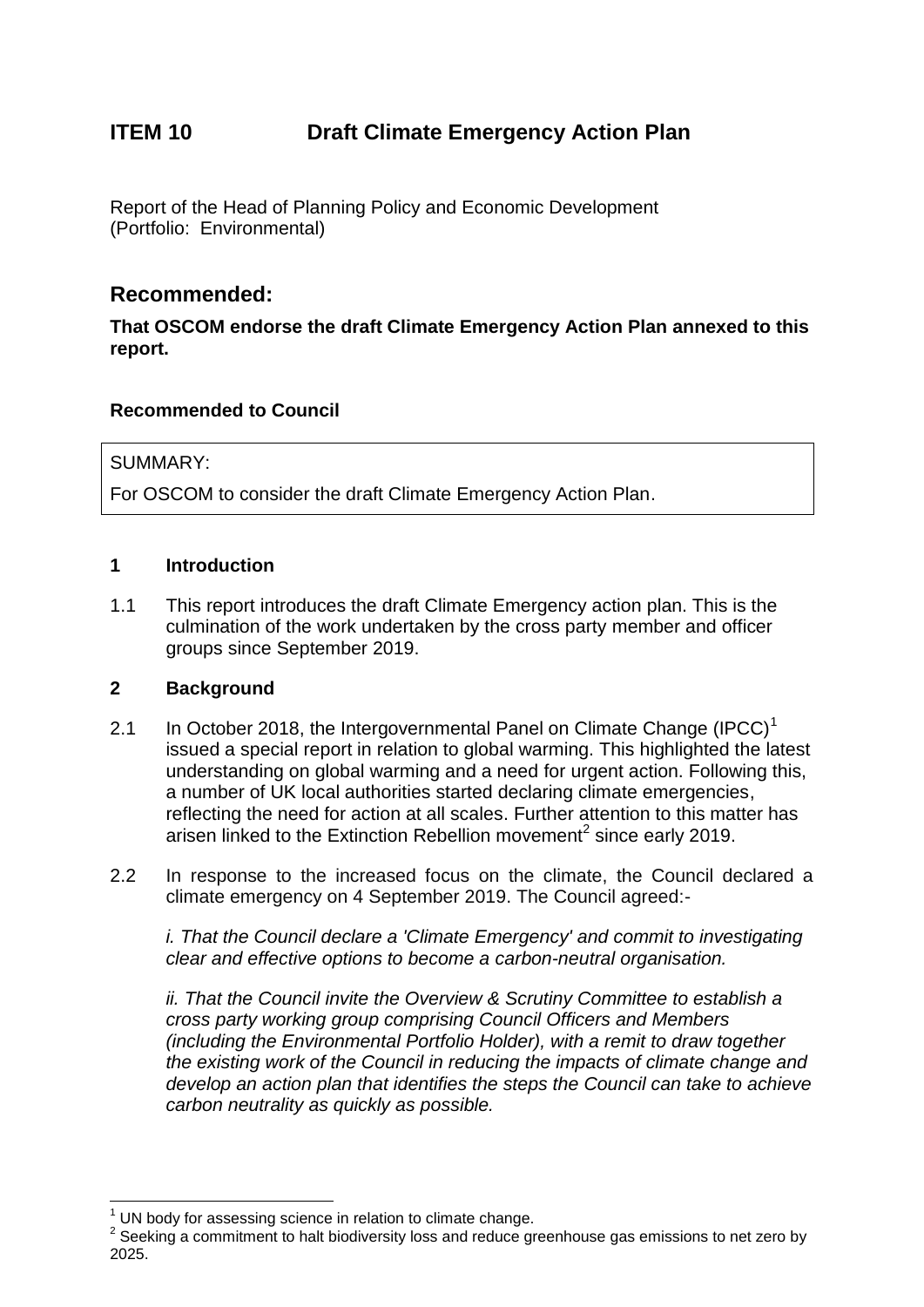iii. That the working group be requested to provide their draft *recommendations within six months.*

*iv. That the Council work with our communities and partners to identify opportunities for making the Borough carbon neutral.*

- 2.3 In order to deliver the Council resolution, OSCOM was tasked with establishing a cross party working group that would develop the draft action plan. At the OSCOM meeting of 16<sup>th</sup> October the draft scoping document was presented and agreed. This proposed seven cross party member/officer work streams should be established. These were:-
	- Digital and smart working
	- Premises and Asset Management
	- Transport, Fleet and Plant
	- Reducing, reusing, recycling
	- Enhancing the natural environment
	- Working with communities and businesses
	- Infrastructure & built environment
- 2.4 All members, not just those on OSCOM, had the opportunity to be part of the work streams. They, along with officers, provided their own experiences and knowledge and explored existing practices and future possibilities. The officer involvement was multi-disciplinary and helped to identify processes and projects already implemented by the Council to reduce emissions. This confirmed that the Council was not 'starting from scratch' but had begun the journey.

## **3 Corporate Objectives and Priorities**

3.1 The thread of tackling climate change runs implicitly through many of the priorities of the Council's Corporate Plan 2019-2023 'Growing Our Potential'. At its centre is our commitment to place-based working and enabling our communities to tackle the issues that are most important to them. This sets the context for working with our communities and partners to learn and share their ideas for tackling climate change.

#### **4 Consultations/Communications**

- 4.1 A specific element of the Council motion highlighted engaging with others to share experiences and learning. As part of drafting the action plan the 'working with communities and businesses' work stream have spoken and shared ideas with parish councils and other organisations. These conversations will continue both through the climate emergency and other forums, such as Romsey Future and Andover Vision. We have also taken account of comments submitted to the Council.
- 4.2 Through the process it was interesting to note that members were often unaware of the work that the Council had already undertaken in tackling climate change. In the context of greater awareness of climate change the progress, monitoring and delivery of any future action will need to have the advice of the Council's communications team.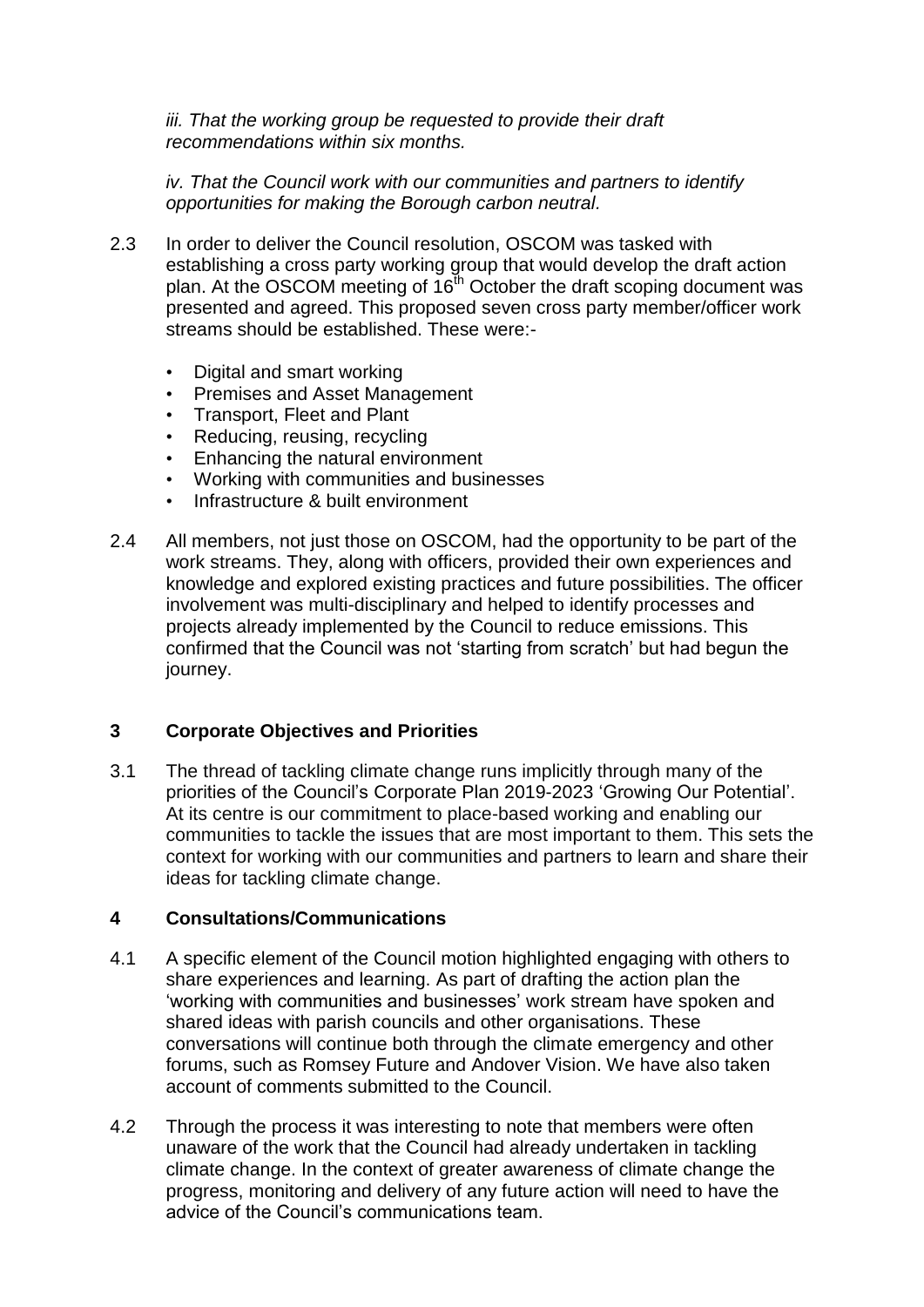### **5 Draft Climate Emergency Action Plan**

- 5.1 In the relatively short window, OSCOM has been able to propose a draft action plan which will move the Council towards being a carbon neutral organisation. The actions plan sets out seven themes. These differ slightly from the work streams in order to reduce overlap and to use terms which are more relevant for a wider audience. Each work stream has identified a series of actions for both implementation and further investigation. The actions listed goes beyond 'business as usual'. Certain actions are already in train but some will often rely on behavioural change within the organisation as well as a shift in national policy or improvements in technology to enable the action to be achieved.
- 5.2 Through the process there was an inevitable overlap of the suggested actions and which theme they would best fit within. Officers have looked to remove any duplication. The actions have been put into short, medium and long term tranches. What is meant by the time frames will differ depending on the theme and action. In some circumstances the actions do not fall within a particular timeframe but have commenced and will continue throughout the life of action plan.
- 5.3 A separate theme of 'corporate action' has been included. This picks up those actions which are applicable to multiple work streams and also cut across the organisation. This includes the role the Council has in raising particular issues with Government.
- 5.4 An OSCOM round table session was held on 18 March. At that session members were keen to have priorities identified and officers have made a first attempt (those in bold within the action plan). This is not to indicate the importance of actions but reflects where current resources are to be focussed.
- 5.5 In drafting these actions, the work streams have understood the challenge that the Council faces. Opinion nationally remains divided on the pace required to meet this emergency, the impact certain measures will have, and the reliance on technologies some of which are in their infancy. This has led to variations in the approaches and claims of authorities, companies and communities on the best method to reach carbon neutrality and over what timescale. There does not appear to be a common definition or approach.
- 5.6 As the actions have emerged from the work streams, it has been identified that baseline information has been gathered for some elements but not all. There are on-line tools which could help to fill the evidence gap but these tend to provide data at a Borough level are not sufficient for an organisation as complex as a local authority. A greater understanding of the current picture is required. At this stage, OSCOM has identified the challenges and the way forward without a specific target being established but still demonstrating their ambition.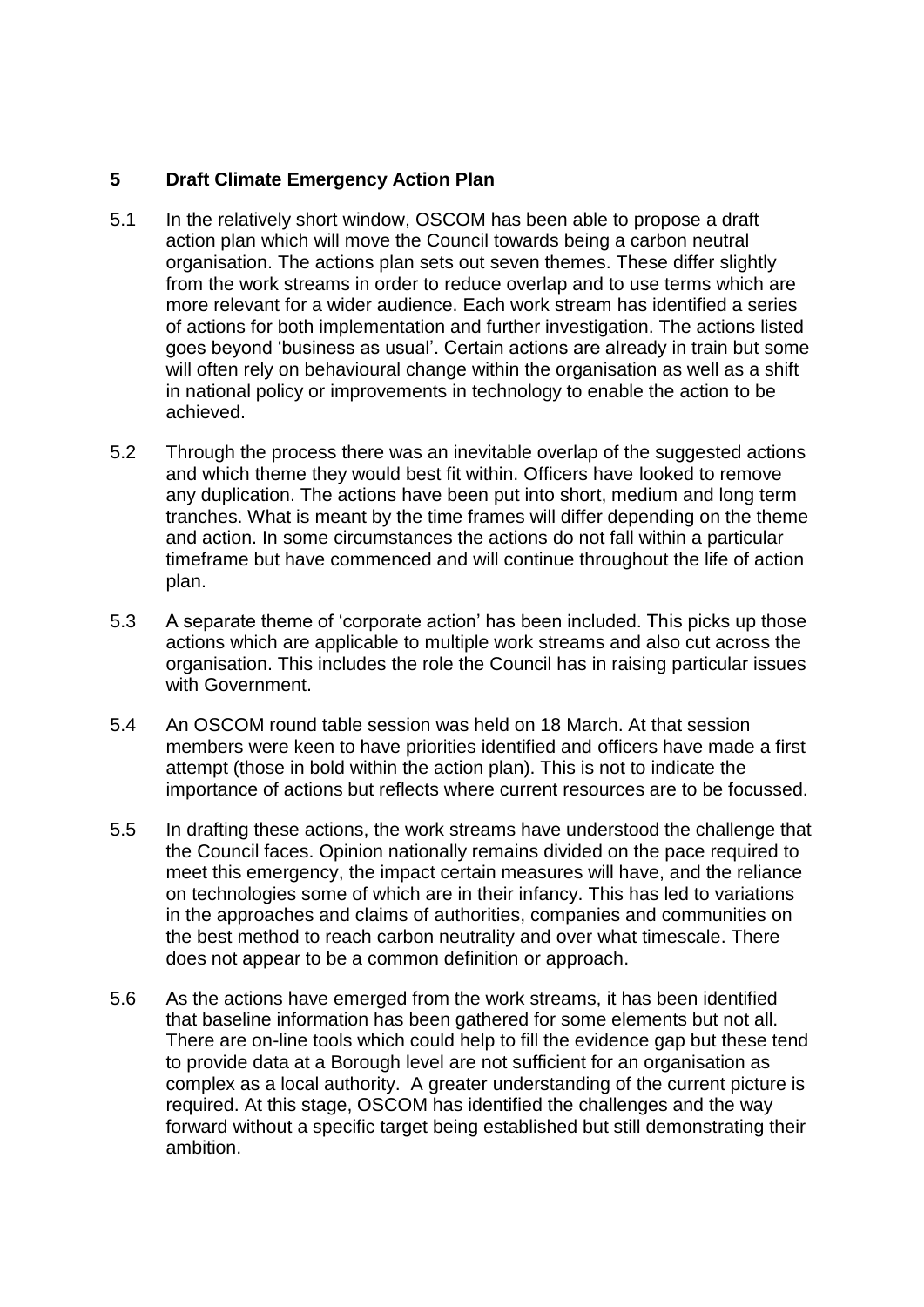- 5.7 The ability of organisations to meet targets, especially those with a short timescales, depend on a number of variables e.g. the scope of their responsibilities and function; the geography of the area they cover; and their assets. This serves to highlight the lack of common definition or approach and that direct comparison should not be undertaken. Each organisation is different. Some organisations (including the private sector) rely on 'off-setting' to achieve carbon neutrality. There is a recognition that there will be a need for off-setting (e.g. increasing tree planting) to achieve carbon neutrality, especially for a rural Council and given the services the Council provides. This is contained in the action plan.
- 5.8 To really achieve carbon neutrality there does need to be a system change at all levels of government and within all sectors of the community. This action plan begins to do that. There has been a rapid change in technology, behaviour and government policy over the last 18-24 months to the extent that the time frames and priorities will change. As such, the action plan will need to be considered a 'living' document. This evolving picture will only make achieving carbon neutrality more likely and give the Council the opportunity to establish targets with the potential to exceed those set by Government and Hampshire County Council of carbon neutrality by 2050.
- 5.9 The Council will need to monitor and report on the action plans progress. Whilst this has been an OSCOM led process, member involvement has gone beyond the OSCOM membership. However, it is proposed that OSCOM continues to be the forum for formally monitoring progress. It is proposed that a monitoring report is produced annually. There would also be opportunity for the operational delivery of the actions to be monitored as part of the Council's established performance management arrangements as well as linking to the Corporate Action Plan monitoring process.

#### **6 Resource Implications**

6.1 Where the actions require a change in work practices they may also require additional resources to implement. It is too premature to estimate the level of resources (both financial and officer time) required and can only be properly gauged once the individual action is considered in more detail.

#### **7 Conclusion**

7.1 The draft action plan sets out how the Council intends to respond to the climate emergency. The actions focus on how the Council functions and its role as an employer and how it can move towards being carbon neutral.